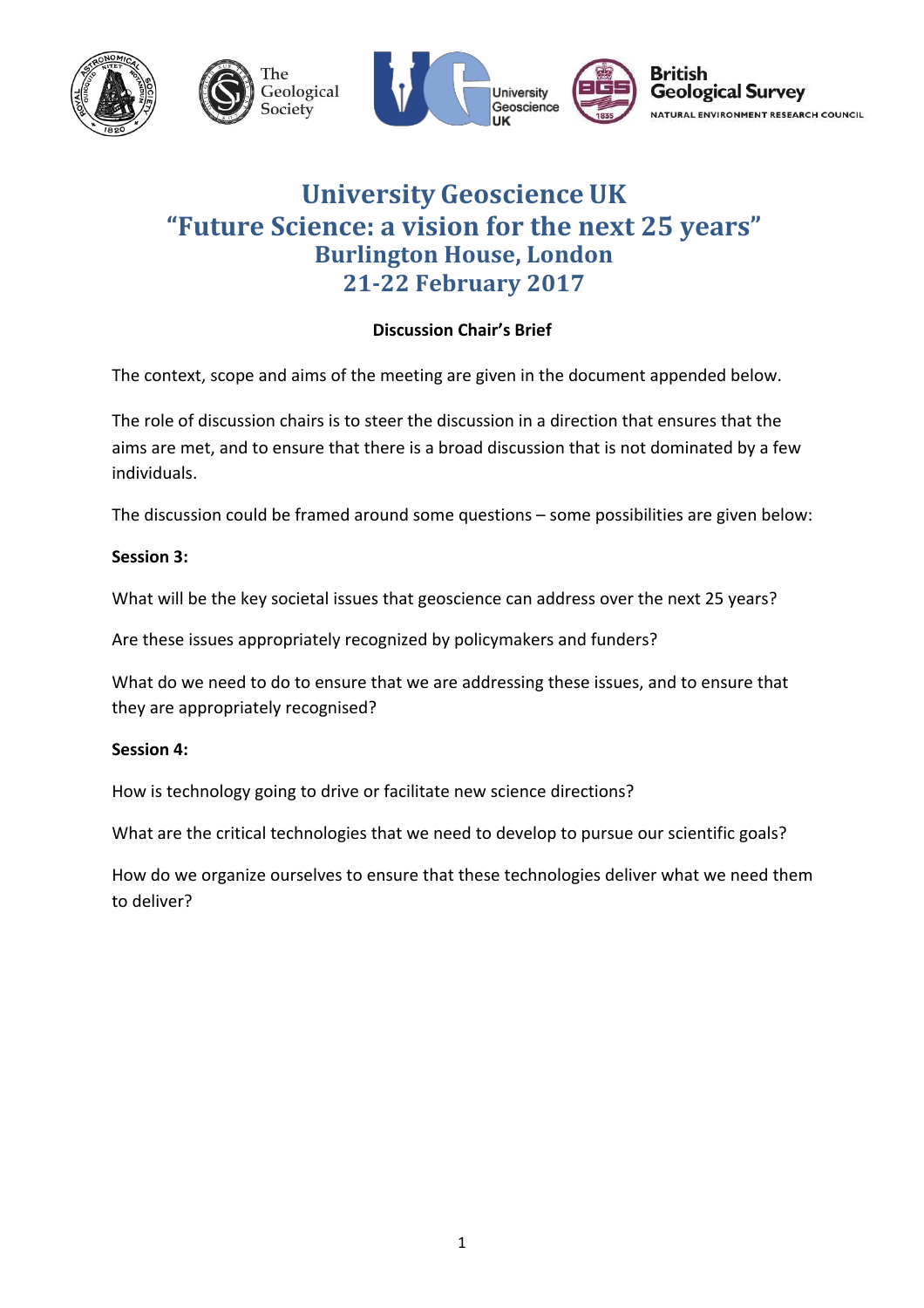

# **University Geoscience UK "Future Science: a vision for the next 25 years" Burlington House, London 21-22 February 2017**

The overarching aim of this meeting is to explore the future, and the research challenges for the UK Geoscience Community over the next generation.

We aim to define:

- a vision for the next 25 years, encompassing the major research questions and challenges we, the UK geoscience community, should be addressing.
- a roadmap to achieving this vision, using our collective strengths, in terms of scientific capacity and to map to and ultimately inform and influence policy makers and the funding landscape.

# **University Geoscience UK**

University Geoscience UK is the new name for what was CHUGD (Committee of Heads of University Geoscience Departments). UGUK works for the collective good of geoscience research and teaching in the United Kingdom. As a community we face two major challenges:

- The need to establish a focal point for our science and,
- progressive reduction in funding from what have been traditional sources; the UK Research Councils and the European Union (Framework programmes and other instruments).

### **The Challenges**

Anecdotal evidence and informal conversations with scientists in other disciplines reveal what we geoscientists might consider a strange perception; that we have as a discipline solved all our major challenges, and that geology and geophysics are old with no big questions still to address. This contrasts strongly with perceptions of astronomers, cosmologists, biomedical scientists, materials scientists and others. Indeed, many of these groups act collectively and are able to demonstrate to society the vital science yet to be done and, in doing so, promote their case for funding. We, the geoscience community, now need to come together to define the big challenges we should be addressing over the next 25 years, including both the fundamental science questions and the research needed to address societal needs, for safe, secure and prosperous lives, and for sustainable management of the Earth's resources.

Funding for geosciences in the UK both in terms of research and teaching is changing rapidly as budgets from government and industry are under increasing pressure. The style of funding that is available is also changing as NERC and other research councils move to 'demand side' management of awards, penalties are imposed for unsuccessful bids and match funding becomes the norm. There is uncertainty at best over the future of EU funding.

Nonetheless, despite the squeeze on funding, new opportunities are arising as a result of the introduction of initiatives such as the Global Challenges Research Fund (GCRF) requiring integration